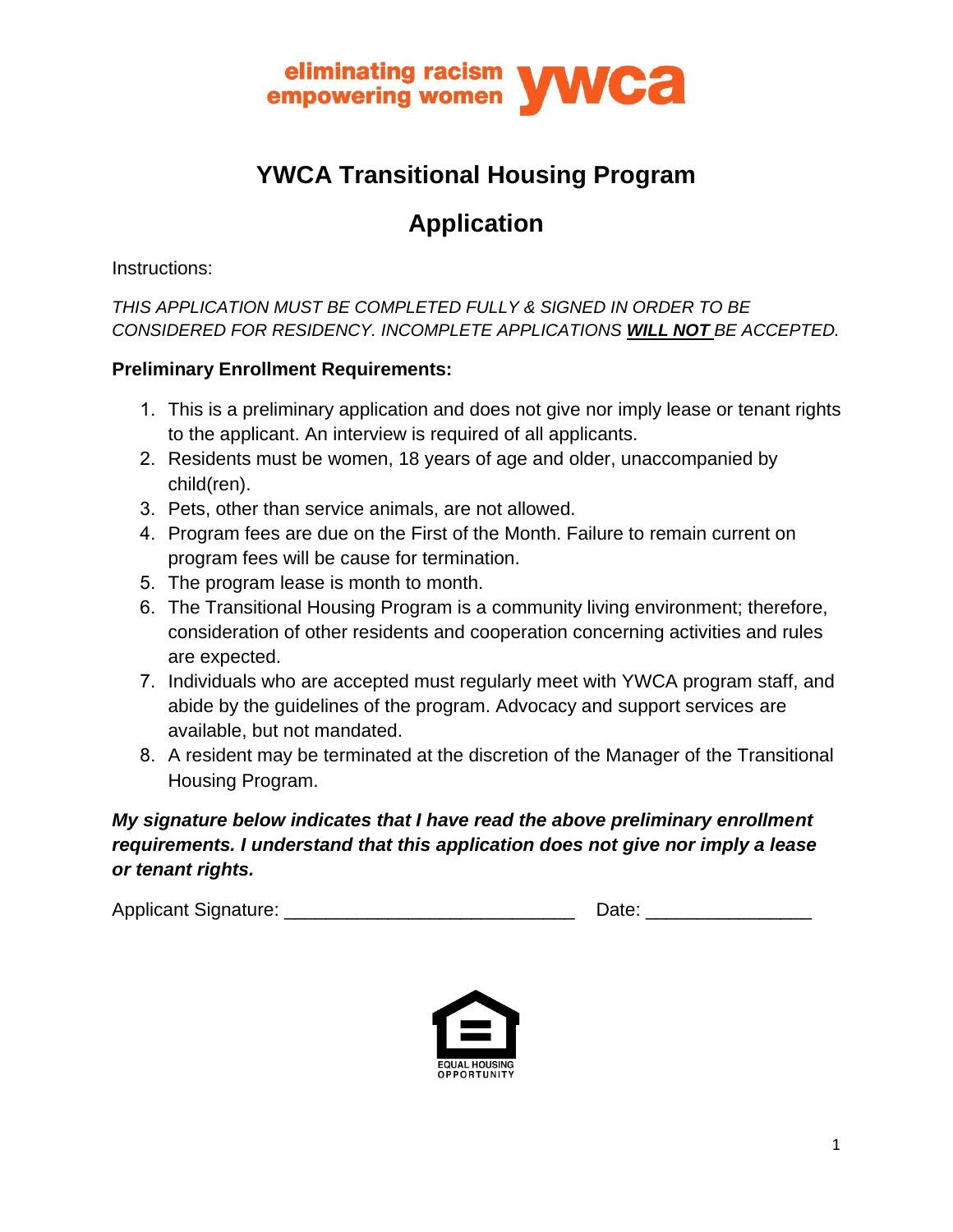## **Housing Application**

| Social Security #: _____-_-__-____                                                                                                                                                | Date of Birth: $\frac{1}{\sqrt{1-\frac{1}{2}}}$ |       |
|-----------------------------------------------------------------------------------------------------------------------------------------------------------------------------------|-------------------------------------------------|-------|
| Telephone #: (___)-_____-______                                                                                                                                                   |                                                 |       |
|                                                                                                                                                                                   |                                                 |       |
| (Street)                                                                                                                                                                          |                                                 |       |
| (City)                                                                                                                                                                            | (State)                                         | (ZIP) |
|                                                                                                                                                                                   |                                                 |       |
|                                                                                                                                                                                   |                                                 |       |
| <b>EMERGENCY CONTACT</b>                                                                                                                                                          |                                                 |       |
| Emergency Contact's Name: Campus Contact of State Contact of Tennes Contact of State Contact of Tennes Contact                                                                    |                                                 |       |
|                                                                                                                                                                                   |                                                 |       |
|                                                                                                                                                                                   |                                                 |       |
| <b>HOUSING INFORMATION</b>                                                                                                                                                        |                                                 |       |
| Have you ever rented before? $\square$ Yes $\square$ No                                                                                                                           |                                                 |       |
| Have you ever stayed at a shelter or transitional housing program before? $\square$ Yes $\square$ No<br>If yes, what was the name of the shelter or transitional housing program? |                                                 |       |
|                                                                                                                                                                                   |                                                 |       |
|                                                                                                                                                                                   |                                                 |       |
| (Move in date) (Move out date)                                                                                                                                                    |                                                 |       |
| Are you currently living at Shelter or THP □Yes □No                                                                                                                               |                                                 |       |
|                                                                                                                                                                                   |                                                 |       |
|                                                                                                                                                                                   |                                                 |       |
| Presently living at this address? □Yes □No                                                                                                                                        |                                                 |       |
| Reason for Leaving:                                                                                                                                                               |                                                 |       |
|                                                                                                                                                                                   |                                                 |       |

Where you asked to leave by the landlord?  $\square$ Yes  $\square$ No May we contact the landlord?  $\Box$ Yes  $\Box$ No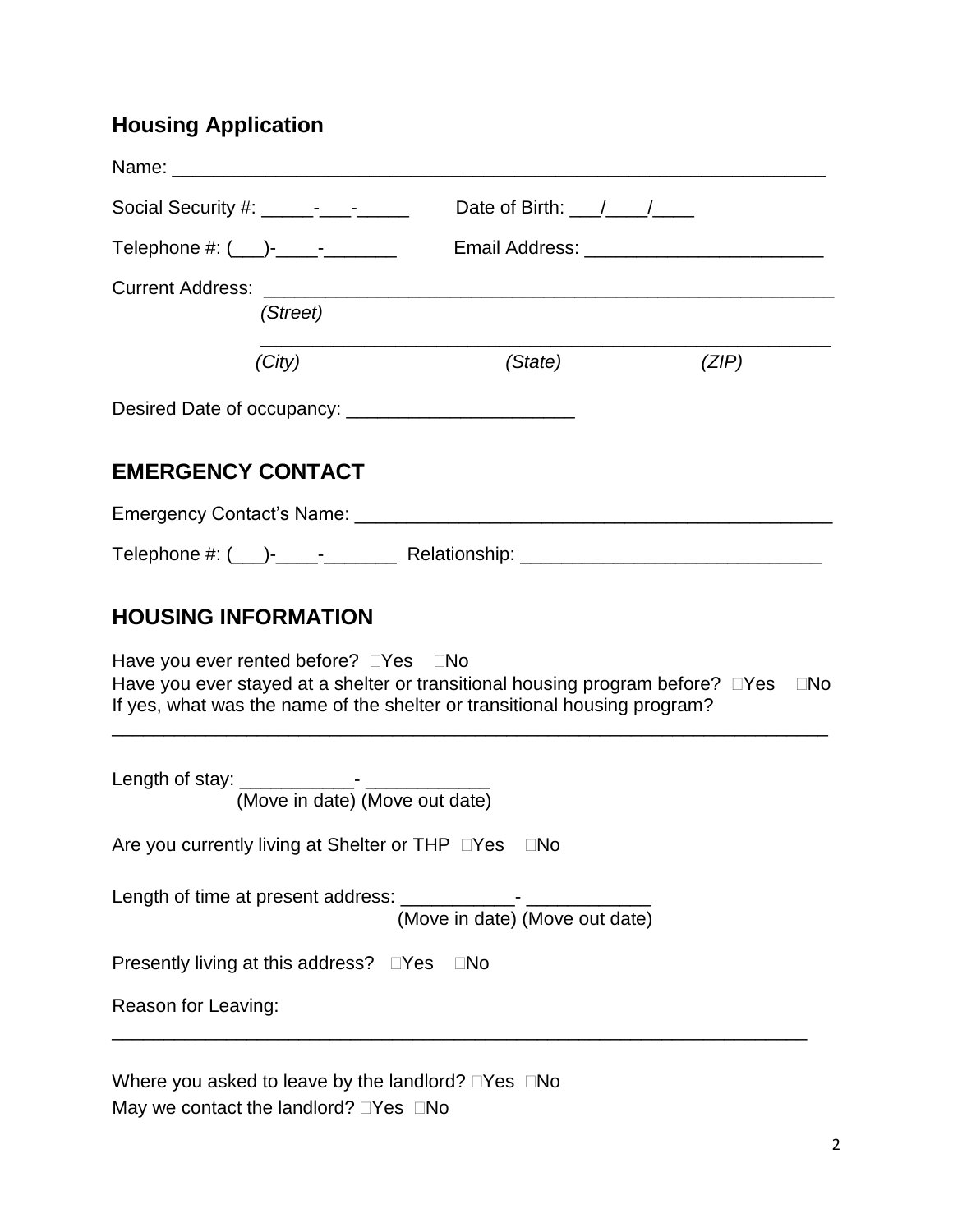| Describe your current living situation and why you would like to live at the YWCA: |                                                                                                                                                                                                  |  |
|------------------------------------------------------------------------------------|--------------------------------------------------------------------------------------------------------------------------------------------------------------------------------------------------|--|
|                                                                                    |                                                                                                                                                                                                  |  |
|                                                                                    |                                                                                                                                                                                                  |  |
|                                                                                    |                                                                                                                                                                                                  |  |
|                                                                                    | (ZIP)                                                                                                                                                                                            |  |
|                                                                                    |                                                                                                                                                                                                  |  |
|                                                                                    |                                                                                                                                                                                                  |  |
|                                                                                    |                                                                                                                                                                                                  |  |
|                                                                                    |                                                                                                                                                                                                  |  |
|                                                                                    |                                                                                                                                                                                                  |  |
|                                                                                    |                                                                                                                                                                                                  |  |
|                                                                                    |                                                                                                                                                                                                  |  |
|                                                                                    |                                                                                                                                                                                                  |  |
|                                                                                    |                                                                                                                                                                                                  |  |
|                                                                                    |                                                                                                                                                                                                  |  |
|                                                                                    |                                                                                                                                                                                                  |  |
|                                                                                    |                                                                                                                                                                                                  |  |
|                                                                                    |                                                                                                                                                                                                  |  |
|                                                                                    |                                                                                                                                                                                                  |  |
|                                                                                    |                                                                                                                                                                                                  |  |
|                                                                                    |                                                                                                                                                                                                  |  |
|                                                                                    |                                                                                                                                                                                                  |  |
|                                                                                    |                                                                                                                                                                                                  |  |
|                                                                                    |                                                                                                                                                                                                  |  |
|                                                                                    |                                                                                                                                                                                                  |  |
|                                                                                    | Present Landlord's Name: ____________________________Telephone #: (___)-____- -______<br>(State)<br>(Move in date) (Move out date)<br>Are you currently employed? □Yes □No □Full-time □Part-time |  |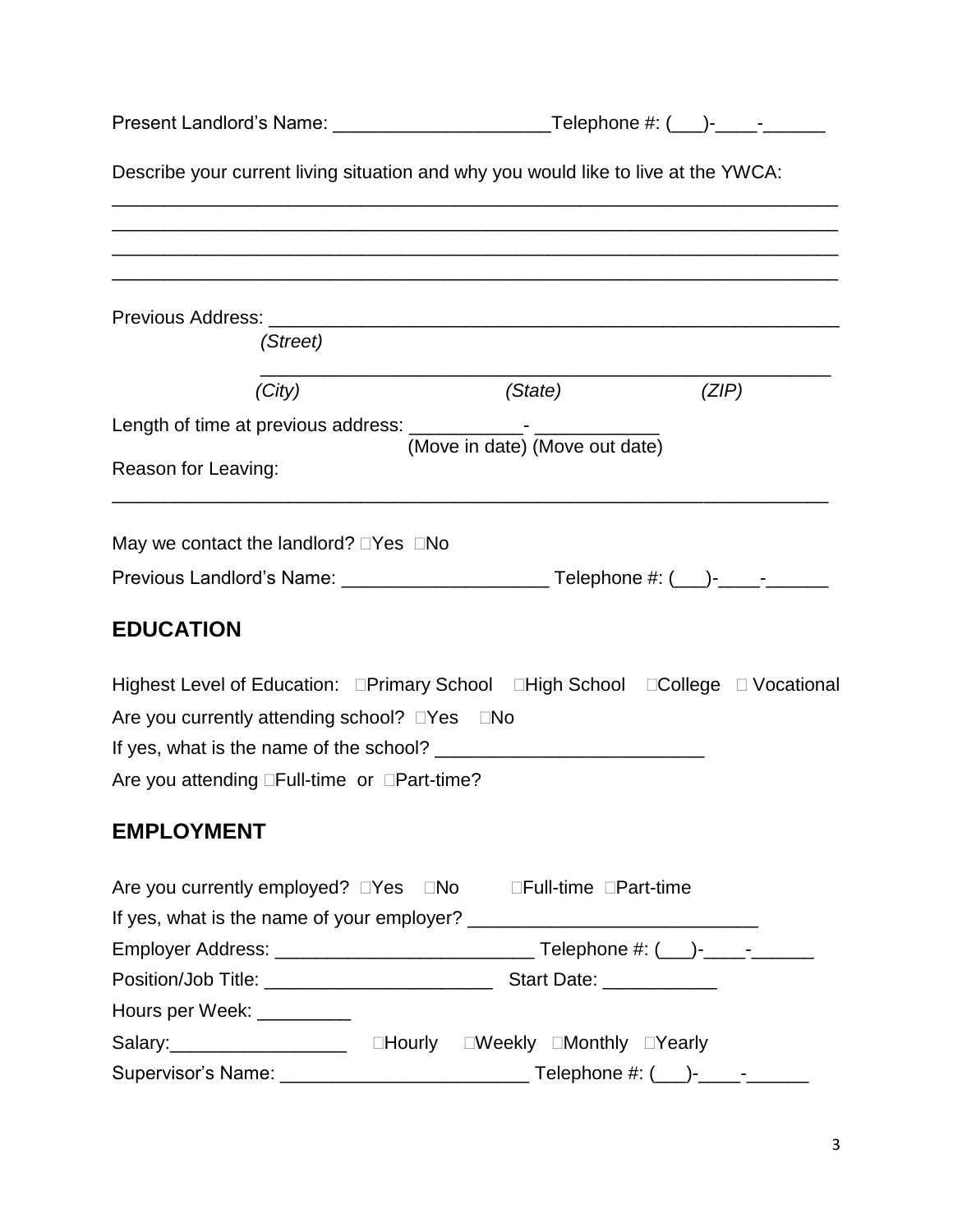### **OTHER SOURCES OF INCOME**

| Please list all other sources of income |  |
|-----------------------------------------|--|
|                                         |  |
|                                         |  |
|                                         |  |
|                                         |  |
|                                         |  |
|                                         |  |
|                                         |  |
|                                         |  |
|                                         |  |
|                                         |  |
|                                         |  |
|                                         |  |
|                                         |  |
| Please list all assets                  |  |
|                                         |  |
|                                         |  |
|                                         |  |
|                                         |  |
|                                         |  |
|                                         |  |
|                                         |  |
| Pension:                                |  |
|                                         |  |
|                                         |  |
| <b>Mutual Funds:</b>                    |  |
|                                         |  |
|                                         |  |
|                                         |  |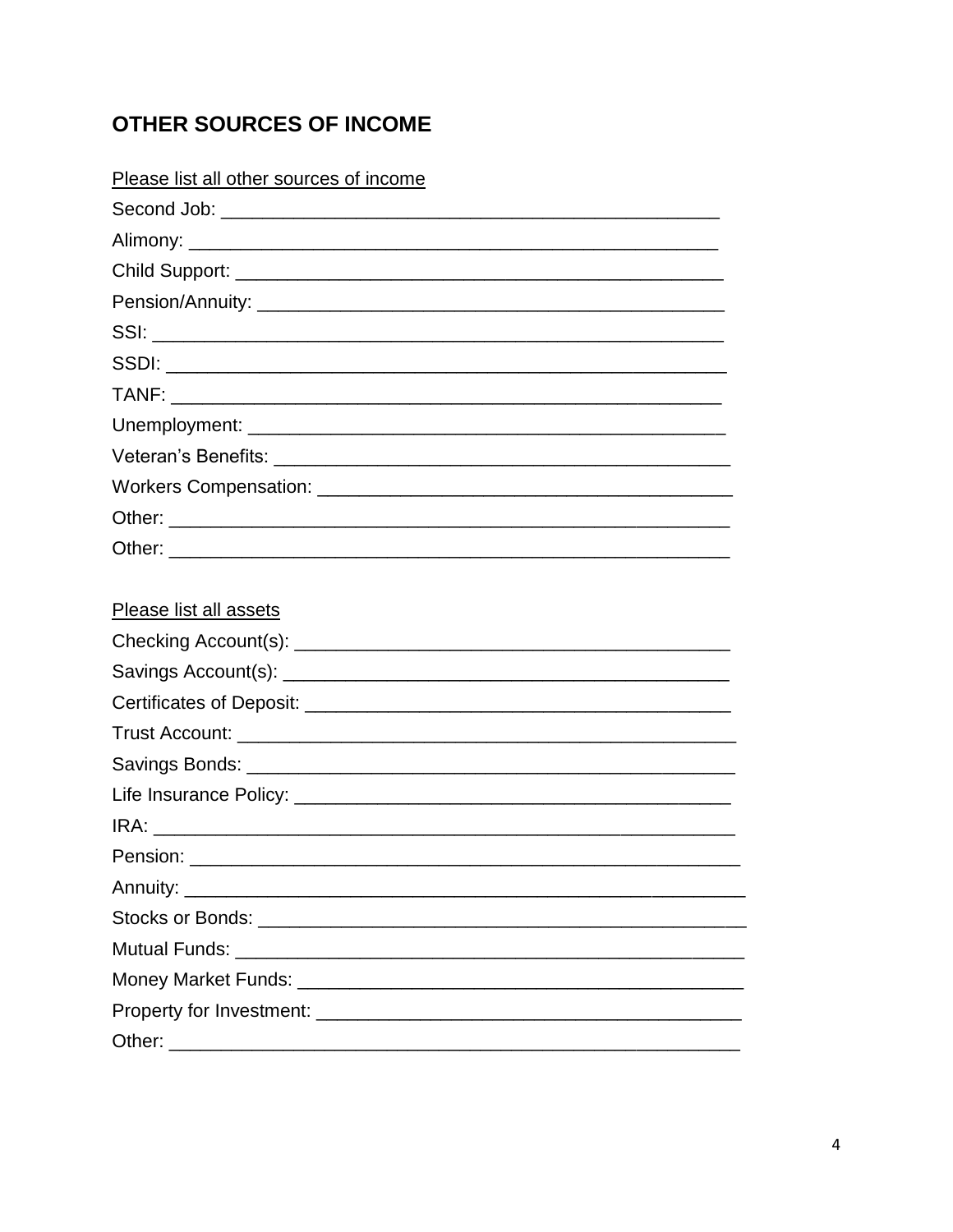| List all lump sums you have received in the past 12 months |
|------------------------------------------------------------|
|                                                            |
|                                                            |
|                                                            |
|                                                            |
|                                                            |
|                                                            |
| Have you in the past 12 months                             |
|                                                            |
|                                                            |
|                                                            |
|                                                            |
| Do you                                                     |
|                                                            |
|                                                            |
|                                                            |

### **REFERENCES Please provide 3 references (must not be related to you)**